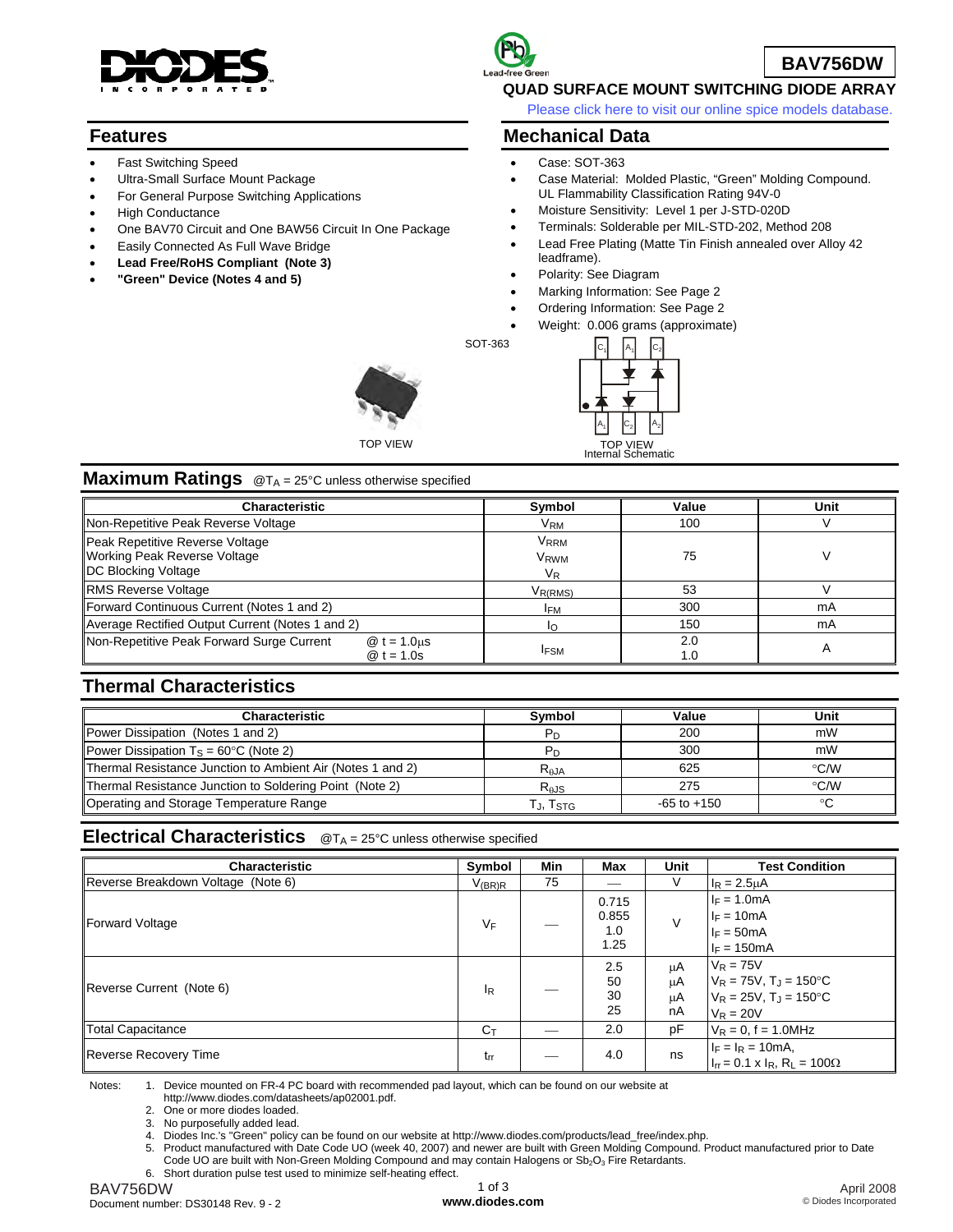

# **BAV756DW**



## **Ordering Information** (Notes 5 & 7)

| ː Number<br>Par           | Case<br>- - - -             |                                |
|---------------------------|-----------------------------|--------------------------------|
| ^ פ<br>$J - I - F$<br>DH. | 363<br>$\sim$<br><u>ີ ເ</u> | ∩∩∩?<br>Reel<br>l ape<br>3000/ |

Notes: 7. For packaging details, go to our website at<http://www.diodes.com/datasheets/ap02007.pdf>.

# **Marking Information**



KCA = Product Type Marking Code YM = Date Code Marking  $Y = Year$  ex:  $N = 2002$  $M =$  Month ex:  $9 =$  September

#### Date Code Key

| <b>Dail OUGO INCY</b> |      |      |      |      |      |        |      |      |      |      |      |      |
|-----------------------|------|------|------|------|------|--------|------|------|------|------|------|------|
| Year                  | 2001 | 2002 | 2003 | 2004 | 2005 | 2006   | 2007 | 2008 | 2009 | 2010 | 2111 | 2012 |
| Code                  | м    | N    | D    | ∽    |      |        |      |      | W    |      |      |      |
|                       |      |      |      |      |      |        |      |      |      |      |      |      |
| Month                 | Jan  | Feb  | Mar  | Apr  | Mav  | Jun    | Jul  | Aug  | Sep  | Oct  | Nov  | Dec  |
| Code                  |      |      |      |      |      | ∽<br>u |      | ັ    |      |      |      | ◡    |